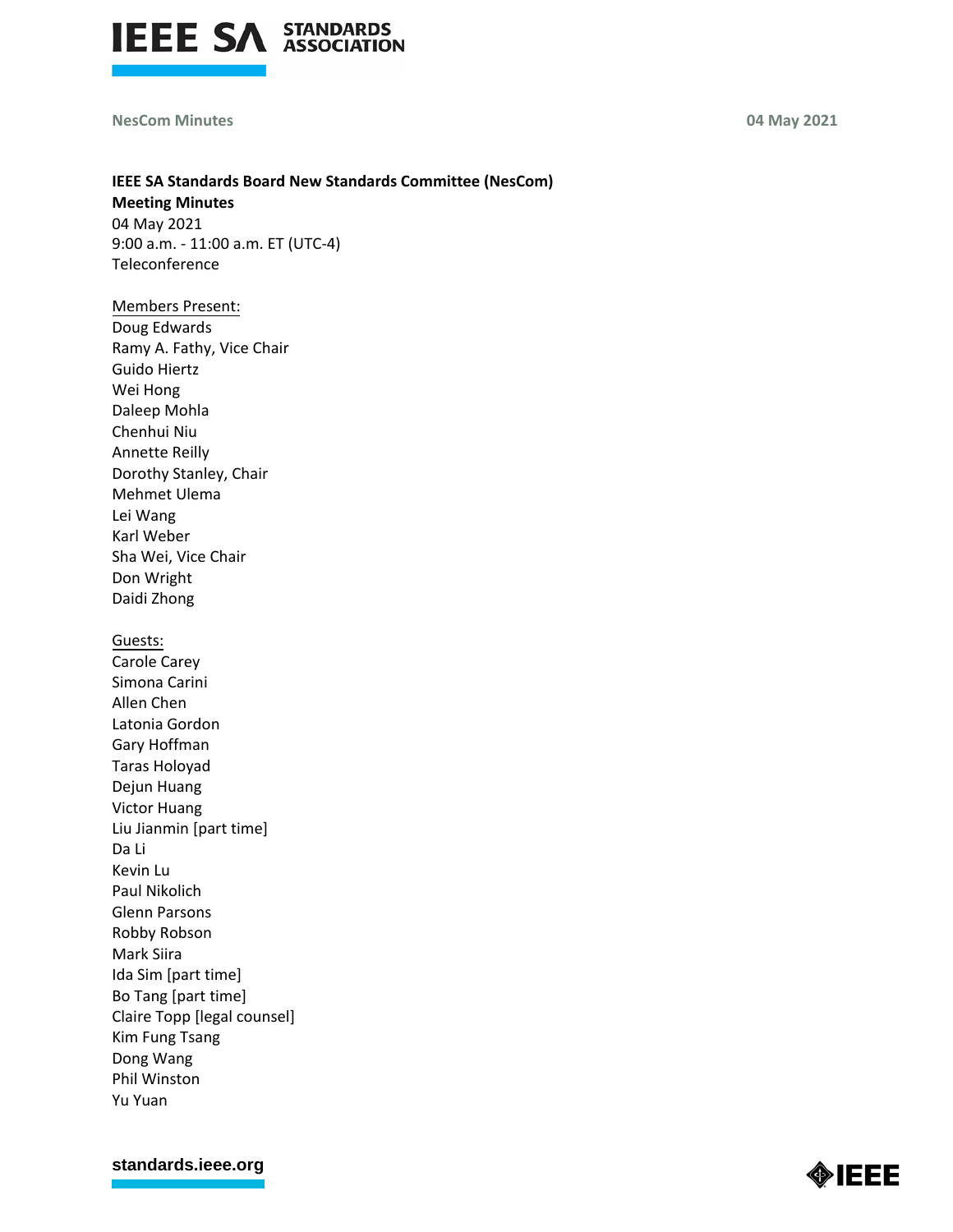Liangliang Zhi Juan Carlos Zuniga

IEEE Staff: Matt Ceglia Sri Chandrasekaran Karen Evangelista Jonathan Goldberg Lloyd Green Jodi Haasz Yvette Ho Sang Konstantinos Karachalios Soo Kim Michael Kipness Vanessa Lalitte Jiajia Liu Kelly Lorne Erin Morales Ashley Moran Christian Orlando Maria Palombini Dan Perez Dave Ringle Pat Roder Jennifer Santulli Rudi Schubert Alpesh Shah Tom Thompson Lisa Weisser, Administrator Malia Zaman Meng Zhao

#### **[Unless otherwise noted, all votes are unanimous]**

## **1 CALL TO ORDER AND INTRODUCTIONS**

Chair Stanley welcomed everyone and called the meeting to order at 9:02 a.m. ET (UTC-4). There was a round of introductions by all in attendance.

#### **2 REVIEW AND APPROVAL OF THE AGENDA**

The agenda was reviewed, and Chair Stanley asked if there were any changes to be made. There were none.

**A motion was made (Mohla) and seconded (Wei) to approve the 04 May 2021 NesCom meeting agenda, including the consent agenda. In the absence of objection, the motion was approved.**

**2.1 Consent Agenda**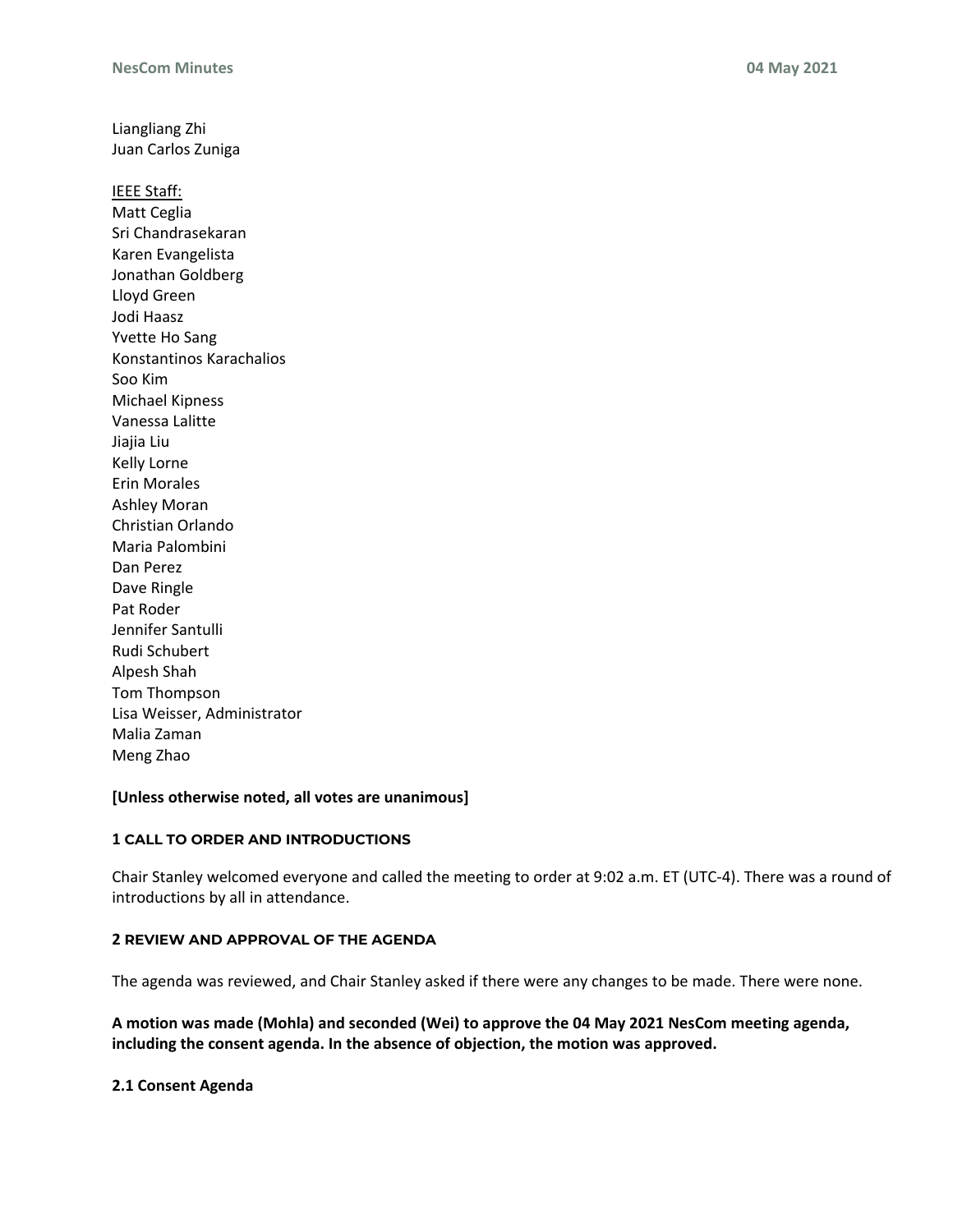## **2.1.1 Withdrawal Requests**

#### IEEE Power and Energy Society/Nuclear Power Engineering

#### **P379**

Standard for Application of the Single-Failure Criterion to Nuclear Power Generating Station Safety Systems **Recommendation: Approve PAR withdrawal**

#### **3 APPROVAL OF MINUTES FROM THE 26 JANUARY AND 24 MARCH 2021 NESCOM MEETINGS**

The minutes from each meeting were reviewed separately.

**A motion was made (Mohla) and seconded (Wei) to approve the minutes of the 26 January 2021 NesCom meeting. In the absence of objection, the motion was approved.**

**A motion was made (Mohla) and seconded (Wright) to approve the minutes of the 24 March 2021 NesCom meeting. In the absence of objection, the motion was approved.**

#### **4 PARS FOR DISCUSSION**

#### **4.1 Modified PARs**

IEEE Computer Society/Standards Activities Board

#### **P2963**

Standard for Data Formats for Smart Legal Contracts **Recommendation: Approve modified PAR**

#### IEEE Engineering in Medicine and Biology Society/Standards Committee

#### **P2621.1**

Standard for Wireless Diabetes Device Security Assurance Evaluation – Connected Electronic Product Security Evaluation Programs **Recommendation: Approve modified PAR**

#### **P2621.2**

Standard for Wireless Diabetes Device Security – Information Security Requirements for Connected Diabetes **Solutions Recommendation: Approve modified PAR**

#### **P2621.3**

Standard for Wireless Diabetes Device Security – Use of Mobile Devices in Diabetes Control Contexts **Recommendation: Approve modified PAR**

#### **P2520.3.1**

Standard for Machine Olfaction Devices and Systems Used for General Indoor Odor Monitoring **Recommendation: Approve modified PAR**

#### **4.2 Extension Requests**

IEEE Power and Energy Society/Energy Development & Power Generation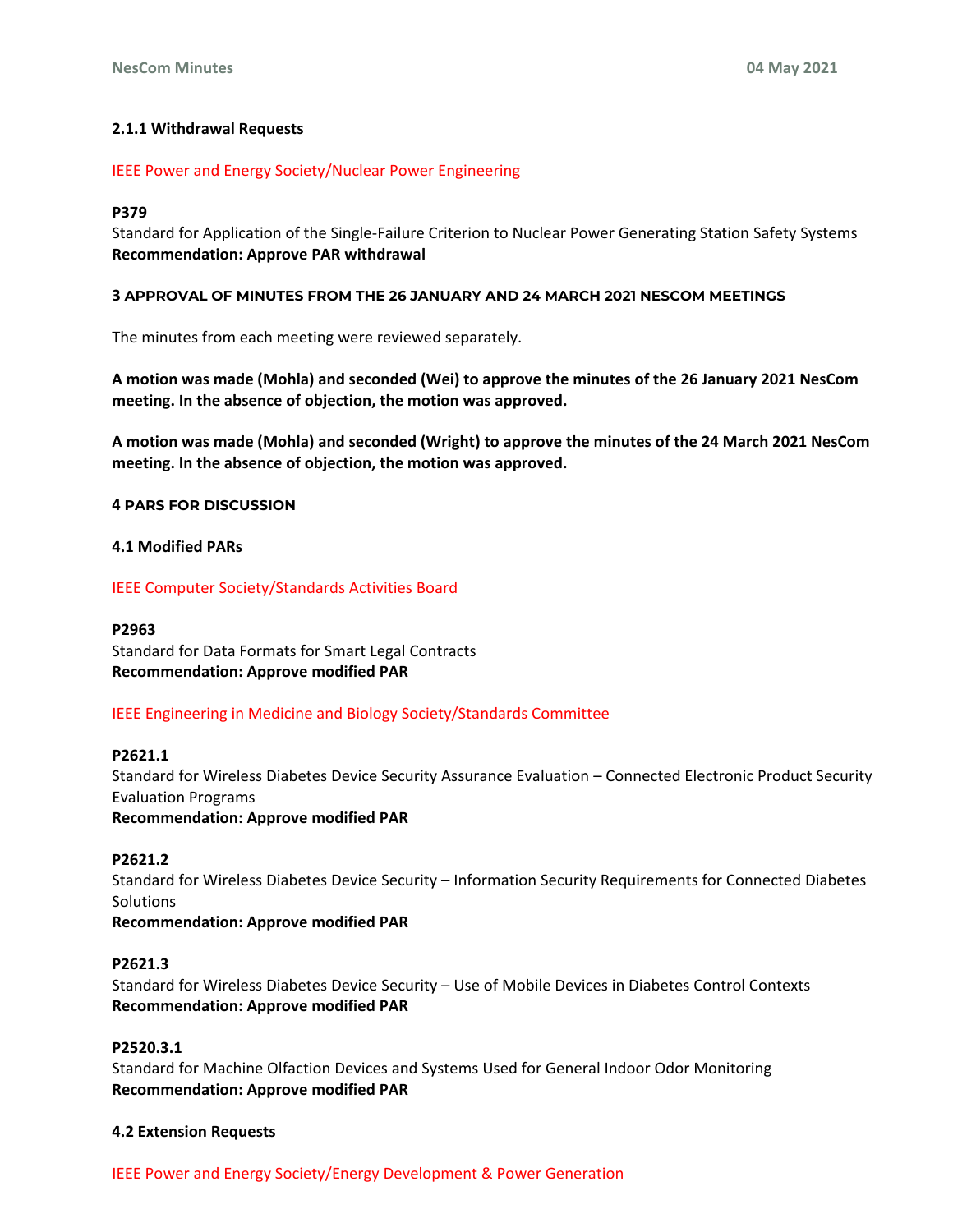# **P125**

Recommended Practice for Preparation of Equipment Specifications for Speed-Governing of Hydraulic Turbines Intended to Drive Electric Generators

**Recommendation: Approve request for an extension until December 2023**

## IEEE Power and Energy Society/Transformers

## **PC57.143**

Guide for Application of Monitoring Equipment to Liquid-Immersed Transformers and Components **Recommendation: Approve request for an extension until December 2023**

## **4.3 New PARs**

IEEE Communications Society/Mobile Communication Networks Standards Committee

#### **P2994**

Standard for Security Assessment Framework for Internet of Things (IoT) Application Deployments **Recommendation: Approve new PAR until December 2025**

IEEE Communications Society/Virtualized and Software Defined Networks, and Services Standards Committee

#### **P1952**

Standard for Resilient Positioning, Navigation and Timing (PNT) User Equipment **Recommendation: Approve new PAR until December 2025**

# IEEE Computer Society/Blockchain and Distributed Ledgers

#### **P3218**

Standard for Using Blockchain for Carbon Trading Applications **Recommendation: Approve new PAR until December 2025**

#### **P3219**

Standard for Blockchain-based Zero-Trust Framework for Internet of Things (IoT) **Recommendation: Approve new PAR until December 2025**

#### IEEE Computer Society/LAN/MAN Standards Committee

#### **P802.1Qdq**

Standard for Local and Metropolitan Area Networks – Bridges and Bridged Networks Amendment: Shaper Parameter Settings for Bursty Traffic Requiring Bounded Latency **Recommendation: Approve new PAR until December 2025**

#### IEEE Consumer Technology Society/Standards Committee

#### **P2785.1**

Standard for Interconnection and Interoperability Requirements of Smart Home Systems **Recommendation: Defer new PAR to the next NesCom meeting. Ramy Fathy was assigned as a mentor to help address issues with the scope and other related information needed for the PAR.**

#### **P1752.2**

Standard for Mobile Health Data: Representation of Cardiovascular, Respiratory, and Metabolic Measures **Recommendation: Approve new PAR until December 2025**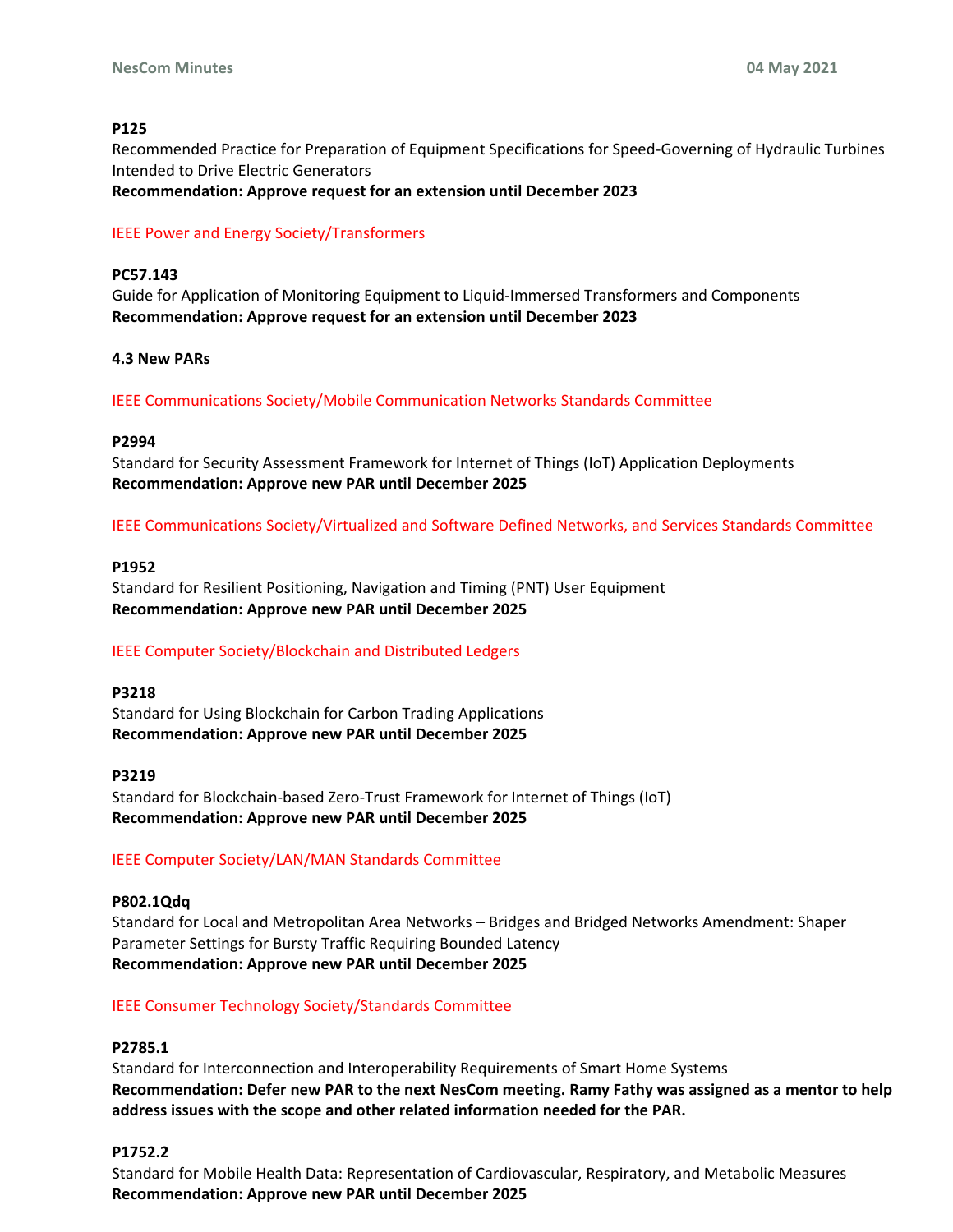# IEEE Industrial Electronics Society/Industrial Electronics Society Standards Committee

## **P1451.5.5**

Standard for a Smart Transducer Interface for Sensors and Actuator – Wireless Communication Protocols and Transducer Electronic Data Sheet (TEDS) Formats – LoRa Protocol

**Recommendation: Approve new PAR until December 2025 (6 approve, 2 disapprove [Edwards, Hiertz], 4 abstain [Hong, Ulema, Wang, Wei])**

## **P1451.5.6**

Standard for a Smart Transducer Interface for Sensors and Actuator – Wireless Communication Protocols and Transducer Electronic Data Sheet (TEDS) Formats – Sigfox Protocol

**Recommendation: Approve new PAR until December 2025 (6 approve, 0 disapprove, 5 abstain [Hiertz, Hong, Reilly, Wang, Wei])**

## **P1451.5.10**

Standard for a Smart Transducer Interface for Sensors and Actuator – Wireless Communication Protocols and Transducer Electronic Data Sheet (TEDS) Formats – NB-IoT Protocol

**Recommendation: Approve new PAR until December 2025 (10 approve, 0 disapprove, 2 abstain [Edwards, Hiertz])**

## **P2992**

Recommended Practice for Data Expression, Exchange, and Processing in Smart Agriculture **Recommendation: Approve new PAR until December 2025**

IEEE Industry Applications Society/Industrial & Commercial Power Systems Standards Development Committee

#### **P3004.9**

Recommended Practice for the Protection of Transformers Used in Industrial and Commercial Power Systems **Recommendation: Approve new PAR until December 2025**

#### IEEE Power and Energy Society/Energy Development & Power Generation

#### **P2800.2**

Recommended Practice for Test and Verification Procedures for Inverter-based Resources (IBRs) Interconnecting with Bulk Power Systems

**Recommendation: Approve new PAR until December 2025**

#### IEEE Power and Energy Society/Energy Storage & Stationary Battery Committee

#### **P2993**

Recommended Practices for Energy Storage System Design Using Second-life Electric Vehicle Batteries **Recommendation: Approve new PAR until December 2025**

#### IEEE Power and Energy Society/Nuclear Power Engineering

# **P379.1**

Guide for Application of the Single-Failure Criterion to Nuclear Power Generating Station Safety Systems **Recommendation: Approve new PAR until December 2025**

# IEEE Power and Energy Society/Transmission and Distribution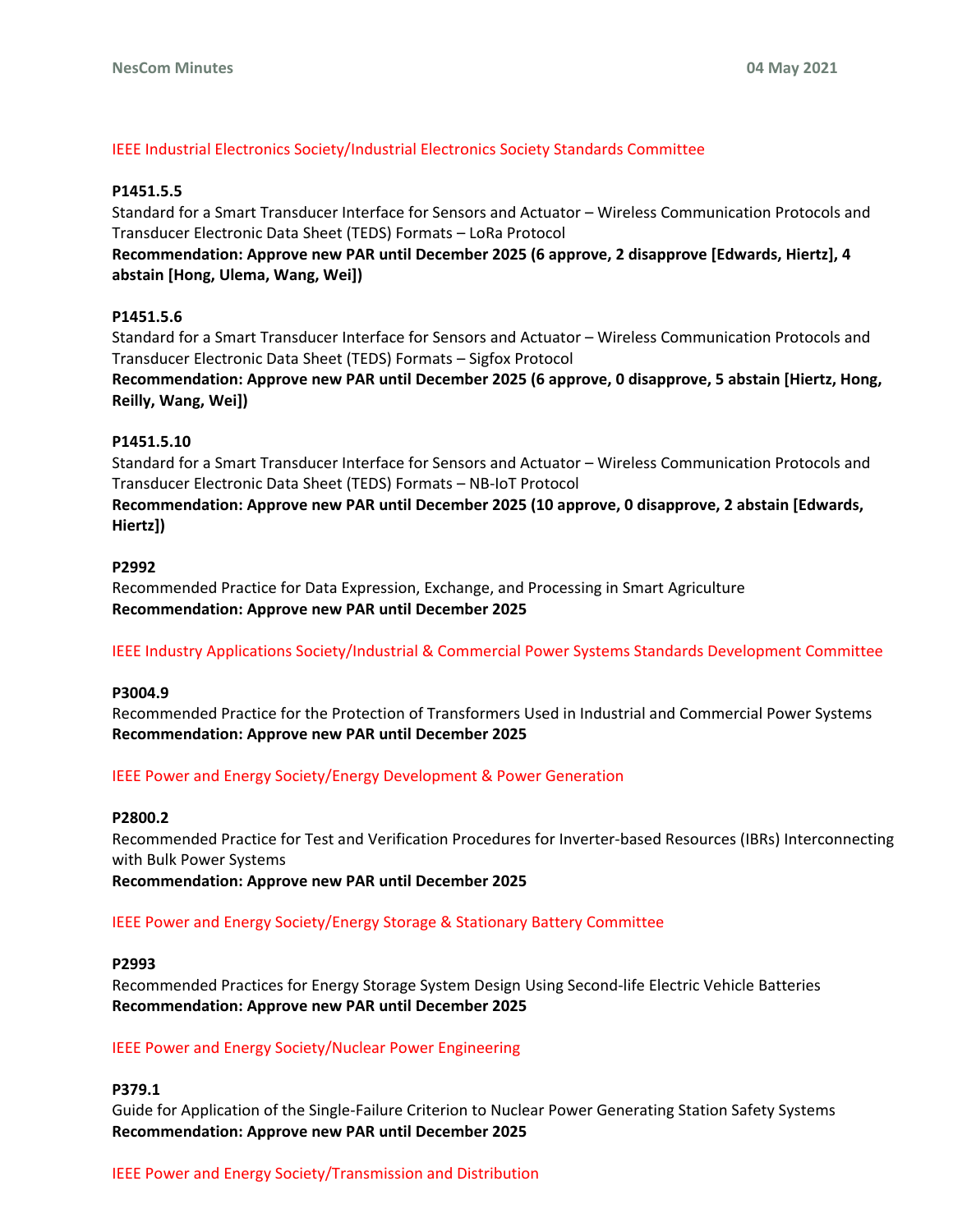#### **P2991**

Guide for Live-Working Robots for Electric Distribution Systems **Recommendation: Approve new PAR until December 2025**

## IEEE Power Electronics Society/Standards Committee

#### **P2996**

Recommended Practice for Near Magnetic Field and Electric Field Characterization of Transformer and Inductors **Recommendation: Approve new PAR until December 2025** 

IEEE Society on Social Implications of Technology/Social Implications of Technology Standards Committee

#### **P2987**

Recommended Practice for Principles for Design and Operation Addressing Technology-Facilitated Interpersonal Control

**Recommendation: Approve new PAR until December 2025 (11 approve, 0 disapprove, 1 abstain [Hiertz])** 

## **4.4 PARs for the Revision of Standards**

## IEEE Power and Energy Society/Transformers

## **PC57.125**

Guide for Failure Investigation, Documentation, Analysis, and Reporting for Power Transformers and Shunt Reactors

**Recommendation: Approve PAR for the revision of a standard until December 2025** 

#### **PC57.134**

Guide for Determination of Hottest-Spot Temperature in Dry-Type Distribution and Power Transformers **Recommendation: Approve PAR for the revision of a standard until December 2025**

With discussion items remaining on the agenda near the scheduled meeting end time, Chair Stanley asked if there were any objections to extending the meeting by 15 minutes, and there were no objections.

#### **5 OLD BUSINESS**

#### **5.1 UPDATE ON CO-STANDARDS COMMITTEE TOPIC**

Erin Morales presented information based on a staff review of the current policies and practices with regard to Co-Standards Committees. This included a review of the process for each type of PAR, as well as potential process updates for consideration. With items still remaining to be discussed on this topic, Chair Stanley mentioned that the topic will carry over to the June 2021 NesCom meeting.

#### **5.2 COMMITTEE MEMBER INTERACTIONS/COMMENTS RE: MYPROJECT**

This agenda item was deferred to the June 2021 NesCom meeting due to lack of time.

*NB: This is a standing agenda item and if anyone has any feedback about their user experience with myProject, please let Lisa Weisser know.* 

### **6 NEW BUSINESS**

**6.1 PARS WITH OPEN SOURCE COMPONENTS**